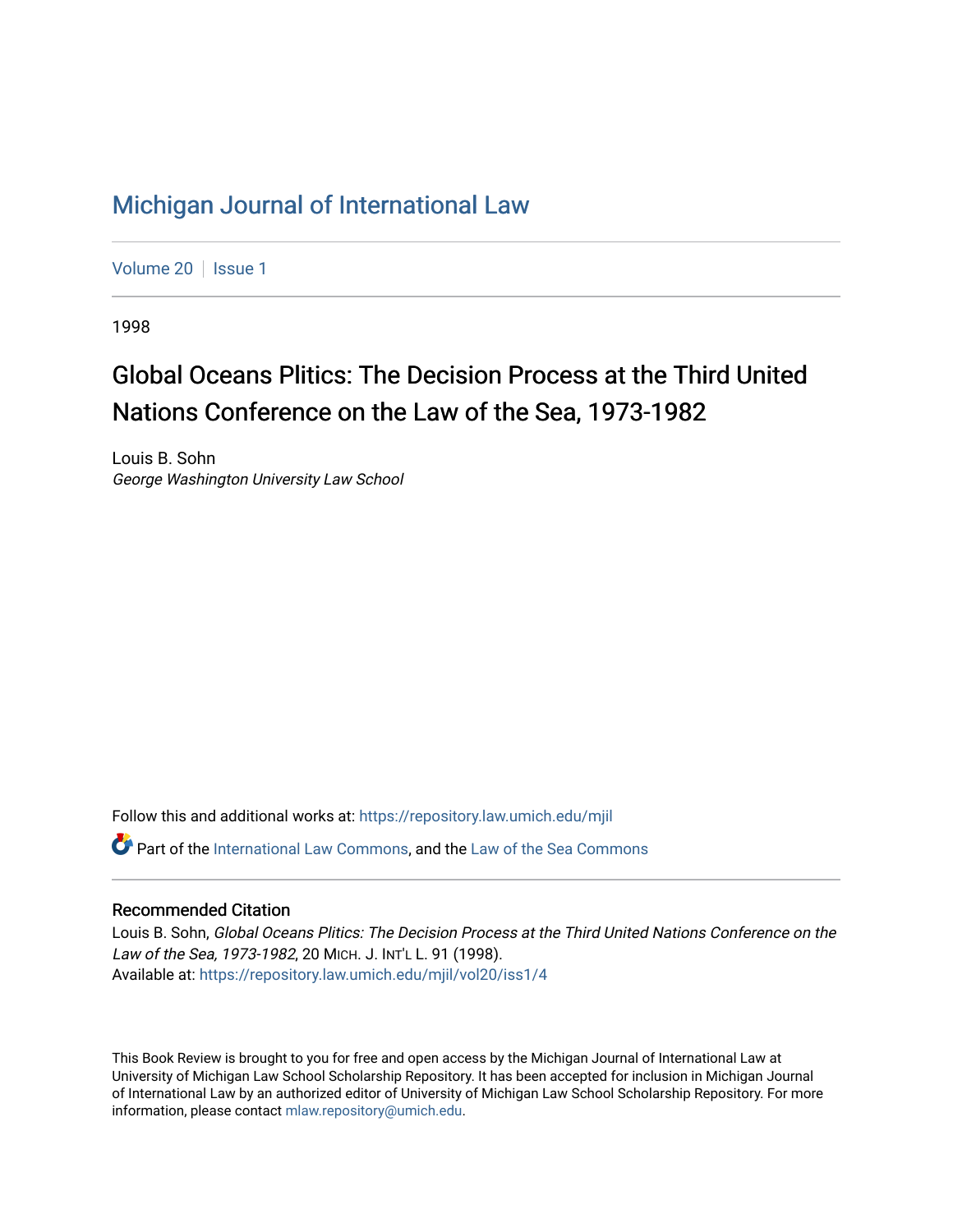#### **BOOK REVIEW**

### **GLOBAL OCEANS POLITICS: THE DECISION PROCESS AT THE THIRD UNITED NATIONS CONFERENCE ON THE LAW OF THE SEA, 1973-1982**

EDWARD L. **MILES,** GLOBAL **OCEANS POLITICS:** THE **DECISION PROCESS AT** THE THIRD **UNITED NATIONS CONFERENCE ON** THE LAW OF THE **SEA, 1973-1982.** The Hague, Boston, London: Martinus Nijhoff/Kluwer Law International, 1998. 551 pp.

#### *Reviewed by Louis B. Sohn\**

Professor Miles' book on the law of the sea differs considerably from all other books on the subject, as it provides an analysis of the process by which the recent United Nations Convention on the Law of the Sea was put together. It shows, in particular, how the many participating states were able to reach a consensus on a variety of problems that from time to time seemed insoluble. It is a piece of luck that an observer of Professor Miles' high quality was able to prepare such an extensive explanation of this complex process.

The Third United Nations Conference on the Law of the Sea differed not only from the two previous conferences on the subject but also from all other previous conferences. It dealt with a tremendous topic, the regime of the world oceans, an area including two-thirds of the surface of the planet Earth. As a result, not only maritime states, but also all other states were involved, thus adding an unexpected new dimension to the process. To strengthen their influence, the states without any direct access to the sea succeeded in increasing their influence by creating coalitions with other disadvantaged states, such as the states with short coastlines, states bordering on marginal seas, or even states with narrow or no continental shelf; in this way they achieved a "blocking third" of votes and had to be consulted on most issues.

This was no longer a conference of major powers determining the future of the world, but a conference of all then-existing states, operating by the United Nations General Assembly rule of one-state-one-vote. Completely different rules of procedure had to be devised to make a gen-

<sup>\*</sup> Distinguished Research Professor of Law, George Washington University Law School; Bemis Professor of International Law, Emeritus, Harvard Law School; U.S. Deputy Delegate, Third United Nations Conference on the Law of the Sea.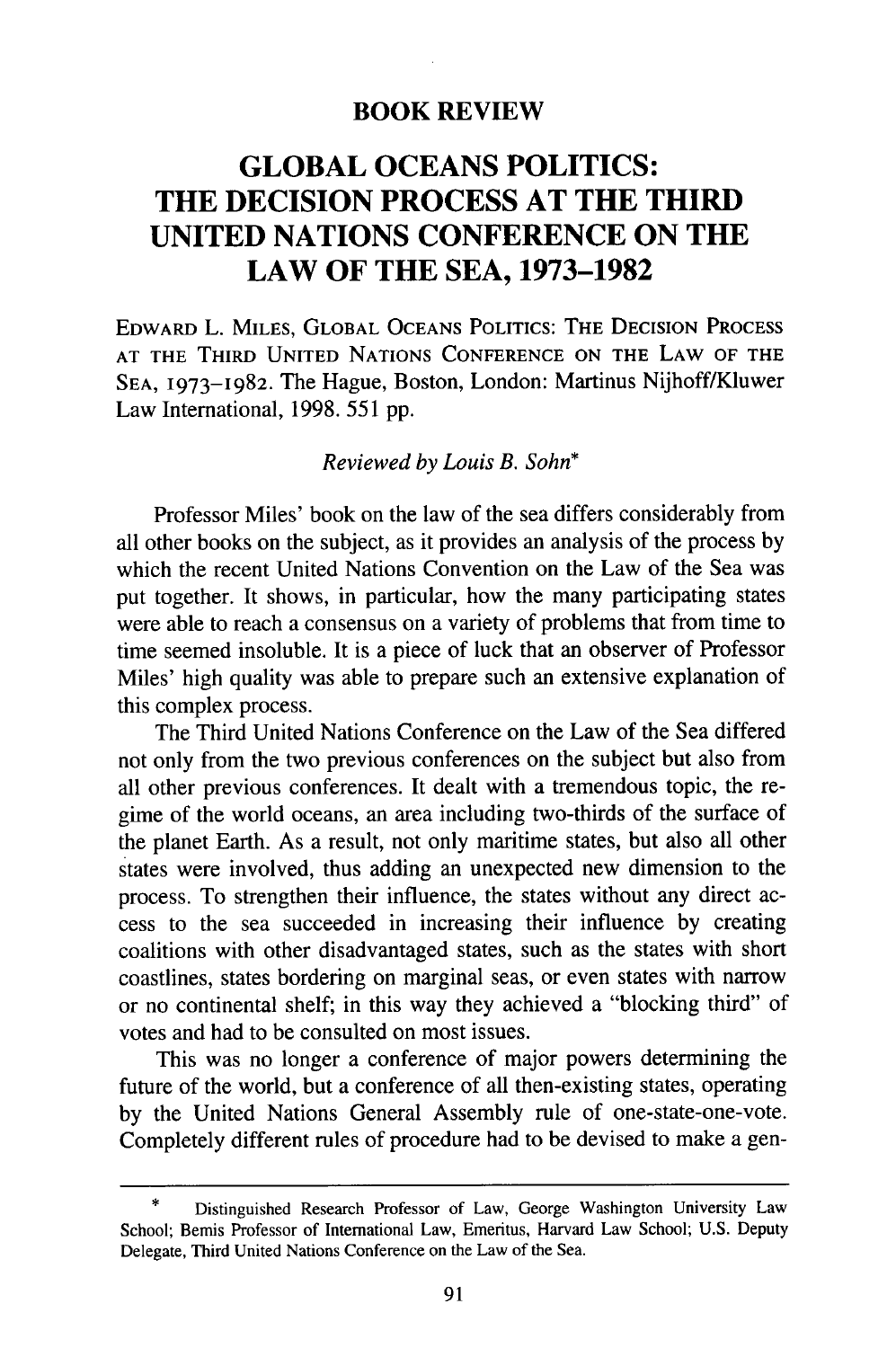erally acceptable treaty possible. The author traces their development and how they were actually applied.

The use of the oceans for navigation and the exploitation of their living and non-living resources had increased drastically since the Second World War, and pollution of the sea had increased dangerously, not only from rivers and coastal cities but also from the land and the air. New rules were necessary to prevent the complete destruction of the oceans' usefulness. The situation became complicated even further by the discovery of additional mineral resources far down in the depths of the sea which could now be exploited. These new problems added another dimension to the work of the Conference.

A conference that was originally planned for two or, at the most, three years lasted eight years, and resulted in approving a text of 320 main articles and nine annexes containing an additional 126 articles. As the drafters of the United Nations Convention on the Law of the Sea (LOS Convention) knew that these new texts dealing with many novel situations were likely to require authentic interpretation, 106 of these articles-a record number, almost one-quarter of the total-provided a detailed system for the settlement of disputes that were likely to arise in their practical application.

The drafting of such a convention could not be left to a few diplomats, however able they might be. Each delegation, therefore, also included experts on the various subjects to be discussed. These experts came from relevant departments of their governments. Sometimes national legislative bodies were also represented. Some delegations, including the United States', also included private persons representing various interests. For instance, in the U.S. delegation there were separate representatives of the fishing industry in the North Atlantic, in the North Pacific, and off the coasts of South America. Similarly, the shipping, mining and oil industries were represented, as well as scientists and environmentalists.

The Law of the Sea Conference was also an early example of the active presence of the observers from the non-governmental organizations (NGOs) associated with the Economic and Social Council of the United Nations. Professor Miles participated as an observer, representing the International Council of Scientific Unions, and his book is a detailed narration of what he has learned about the complicated process that was employed in drafting the LOS Convention. He started with the preparatory committee (the Seabed Committee) in 1971 and attended all the sessions of the LOS Conference from 1973 to 1982. The book is a detailed report of what happened and why it happened. While he did not participate directly in the actual negotiations, he was successful in estab